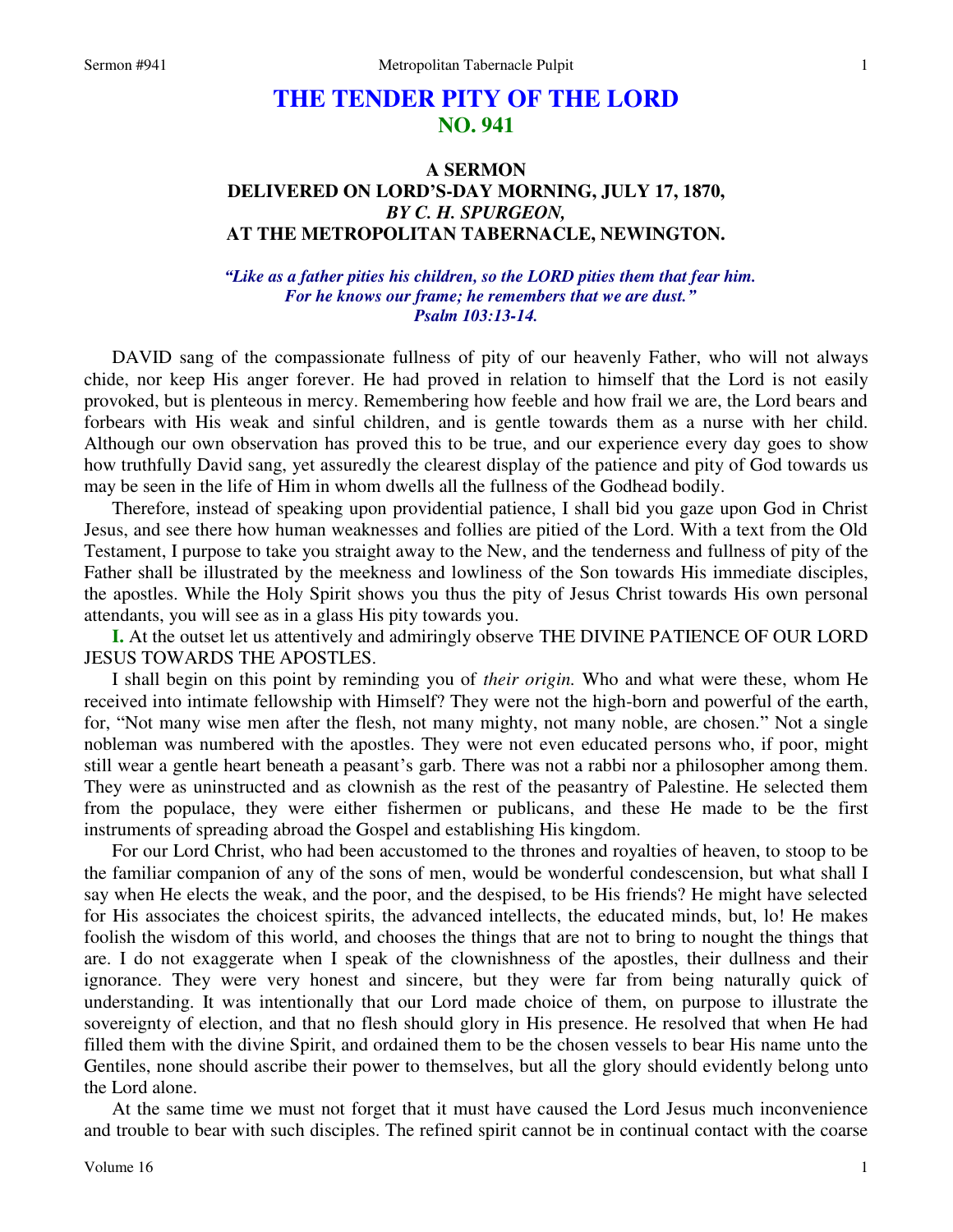without enduring pain. Some may call such pain sentimental, but in so doing, they only reveal their own ignorance, for probably no shocks are more severe, no wounds more smarting, than those inflicted upon the delicate, the pure, the holy, the refined, by association with the groveling, the selfish, the sinful, the unspiritual. The glory of our Master's patience is this, that He did not betray even the slightest disgust or weariness of His poor friends. Though He might have said to them, as well as to the multitude, "O faithless and perverse generation, how long shall I be with you? How long shall I suffer you?" yet He bore with them without repining, and only now and then gave them a rebuke.

He never looked contemptuously upon them as His inferiors, though they were vastly so in all respects. He called them friends, He told them mysteries as if they could understand them, though often when He explained them to them they missed the inner meaning, He took them into His most retired haunts, He familiarized them with the garden and the Mount of Olives, where He was likely to seek His retirement, He would even stay His prayers to teach them how to pray—there was nothing that He would not do for them.

Just such as they were, He accepted them, and resolved to train them for His service. Having once loved them, He loved them unto the end. He never made them feel a dread of His superiority, or shudder at the distance between their character and His own. He kept no register of their faults, He never rehearsed the list of their shortcomings, but, on the contrary, His main rebuke was His own perfect example, and He ever treated them as His friends and brethren. Think of this, and you will see in Christ Jesus that, "like as a father pities his children, so the LORD pities them that fear Him."

Much forbearance He had with *their lack of understanding.* The apostles, before Pentecost, were very gross and unspiritual in judgment. He Himself had to say to them, "O fools, and slow of heart to believe all that the prophets have spoken." Until the Holy Spirit came upon them, and made them quick of understanding, they were sorry dunces, dull scholars, though the best of masters had become their teacher. They did not understand the objective of His mission, they fancied that He came to be a king, and they expected to receive crowns and dignities, and even began to quarrel over the division of the spoil, disputing as to which of them should be the greatest peer in the kingdom which they expected Him to establish.

He was thinking of suffering and death while they were dreaming of robes and coronets. The mother of Zebedee's children even asked for her sons that one might sit on His right hand and the other on His left in His kingdom, a gross misconception indeed of what that kingdom would be, and a piece of pride and selfishness that she should seek for her sons, probably with their acquiescence, a place above their fellow disciples. When He spoke to them concerning His sufferings, though He used great plainness of speech, yet they could not understand Him. Take this passage in the ninth of Luke, at the forty-third verse, "While they wondered everyone at all things which Jesus did, he said unto his disciples, Let these sayings sink down into your ears: for the Son of man shall be delivered into the hands of men. But they understood not this saying, and it was hid from them, that they perceived it not: and they feared to ask Him of that saying." The thought that the Son of God, the King of Israel should, by and by, be proclaimed king upon a felon's cross could not by any means find place in their minds, they continued to cling tenaciously to the idea of earthly dominion.

What strange ignorance was that which led them to think the Savior referred to their having no bread when He said, "Beware of the leaven of the Pharisees." Think, too, of the dullness of Philip when the Lord was speaking concerning the Father, and he said, "Lord, show us the Father, and it suffices us," and Thomas was not much wiser when he said, "Lord, we know not whither you go, and how can we know the way?"

There were many truths which Christ did not clearly teach to them before the descent of the Spirit, for the reason which He once gave, "I have many things to say unto you, but you cannot bear them now." Even when He made that simple statement, "A little while, and you shall not see me: and again, a little while, and you shall see me, because I go to the Father," they did not understand Him, and He said to them, "Do you inquire among yourselves of that I said, A little while, and you shall not see me: and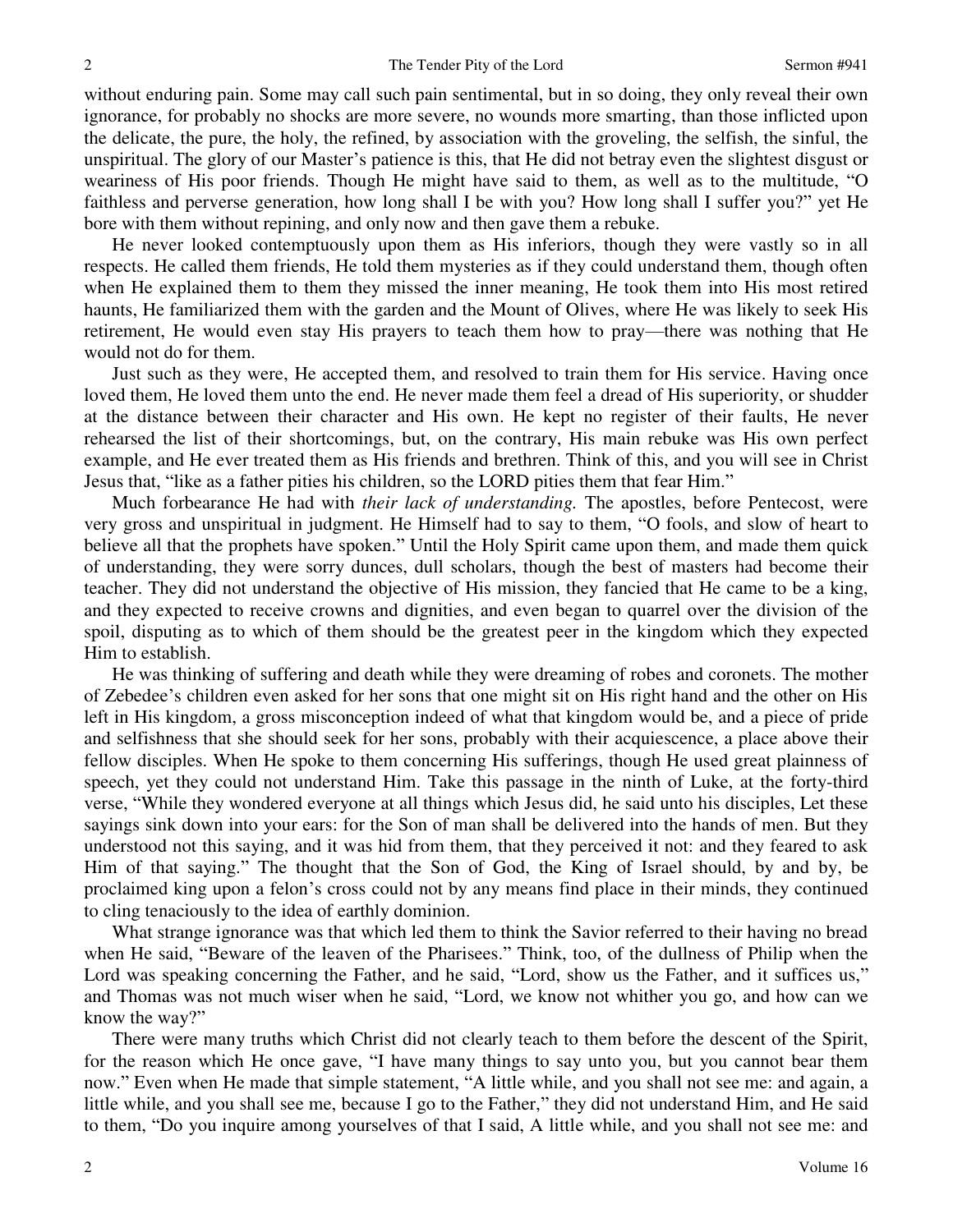again, a little while, and you shall see me?" The expression was so simple that they should have understood it, but their prejudices blinded their eyes. Nor was this confined to the early days of their fellowship with Him, for even after our Lord had risen from the tomb, those with whom He conversed on the road to Emmaus, who were probably by no means inferior to the rest, did not understand the references of the prophets to Christ, and were not prepared to see in His resurrection the manifest fulfillment of the words which had been spoken of old. Their eyes were holden in more senses than one. Many a master would have grown weary of such pupils, but infinite love brought to its succor infinite patience, and He continued still to teach them though they were so slow to learn. "Like as a father pities his children, so the LORD pities them that fear Him."

Reflect again, my brethren, upon the *unevangelical spirit* which these apostles often showed. On one occasion even John, as mild and gentle a spirit as any of them, asked to be permitted to call fire from heaven to destroy certain Samaritans who would not receive the Savior because His face was set towards Jerusalem. Jesus, the friend of sinners calling fire from heaven! This might suit Elijah, but was not after the manner of the meek and lowly Prince of Peace. It would have been quite foreign to all His purposes, and contrary to His entire spirit, yet the two sons of thunder would hurl lightning on their Master's foes. He might well have spoken to them as bitterly as David did to the sons of Zeruiah, when in their hot rage they would have slain their leader's foolish foes, He might have said, "What have I to do with you, you sons of Zebedee?" But He merely said, "You know not what spirit you are of."

Read the ninth chapter of Luke, which is full of the failings of the disciples, and notice how John and the rest forbade the man who was casting out devils in Jesus' name. With the true spirit of bigoted monopoly that will not tolerate anything outside the pale of orthodoxy, they said, "We saw one casting out devils in your name," and instead of rejoicing that there were some beyond our company who were assisted by the Master's power, and were glorifying the Master's name, "we forbade him because he follows not with us." Their Lord, instead of angrily upbraiding their intolerance, gently chide them with the sentence, "Forbid him not, for he that is not against us is for us."

Remember, also, how the disciples put away the mothers of Israel when they brought their tender offspring to receive the Savior's blessing, this showed a very unevangelical spirit. They would not have their Lord interrupted by the cries of babies, and thought the children too insignificant to be worthy of His consideration. But, though our Lord was much displeased with the disciples, yet He only said, "Suffer the little children to come unto me, and forbid them not; for of such is the kingdom of heaven."

But, my brethren, it must have wanted great patience for our dear Lord and Master, who Himself would not break a bruised reed, nor quench the smoking flax, to bear with these rough men who pushed the little ones on one side, who would gag the mouths of those who were doing good in their own way, and who would even call fire from heaven upon poor ignorant sinners. Admire much His patience with their impatience, and see how, "Like as a father pities his children, so he pitied them," because He knew they feared Him in their hearts, and their faults were rather infirmities than rebellions.

Again, *their weakness of faith* must have been in itself a great provocation to Him, and yet He bore with it most meekly. When in the storm, on the lake, they ought not to have been afraid, because Jesus was with them, though asleep, but their alarm was so great that they must necessarily awaken Him, not thinking of His weariness which required rest in sleep, and they were so ungenerously unbelieving as to insinuate that He was unkindly thoughtless of their danger, "Master," they said, "care you not that we perish?" Oh, what unbelief was here! He might well have been angry, but He rather rebuked the wind than them, and sweetly said, "Why are you so fearful? How is it that you have no faith?"

Not many days after, however, they found themselves in a like case, and after such deliverance, they ought to have been confident, but again they were troubled. Let us not upbraid them, for it has been our case full often. Jesus came to them in the midst of the storm, walking on the sea, and they were afraid of Him, and thought it was a spirit, and they cried out. Their faith was so feeble—it was scarcely faith, but rather unbelief. Peter was a fair representative of them all when on that occasion he said, "If it be you, bid me come to you on the water." He had faith enough with venturous footstep to tread the waves, and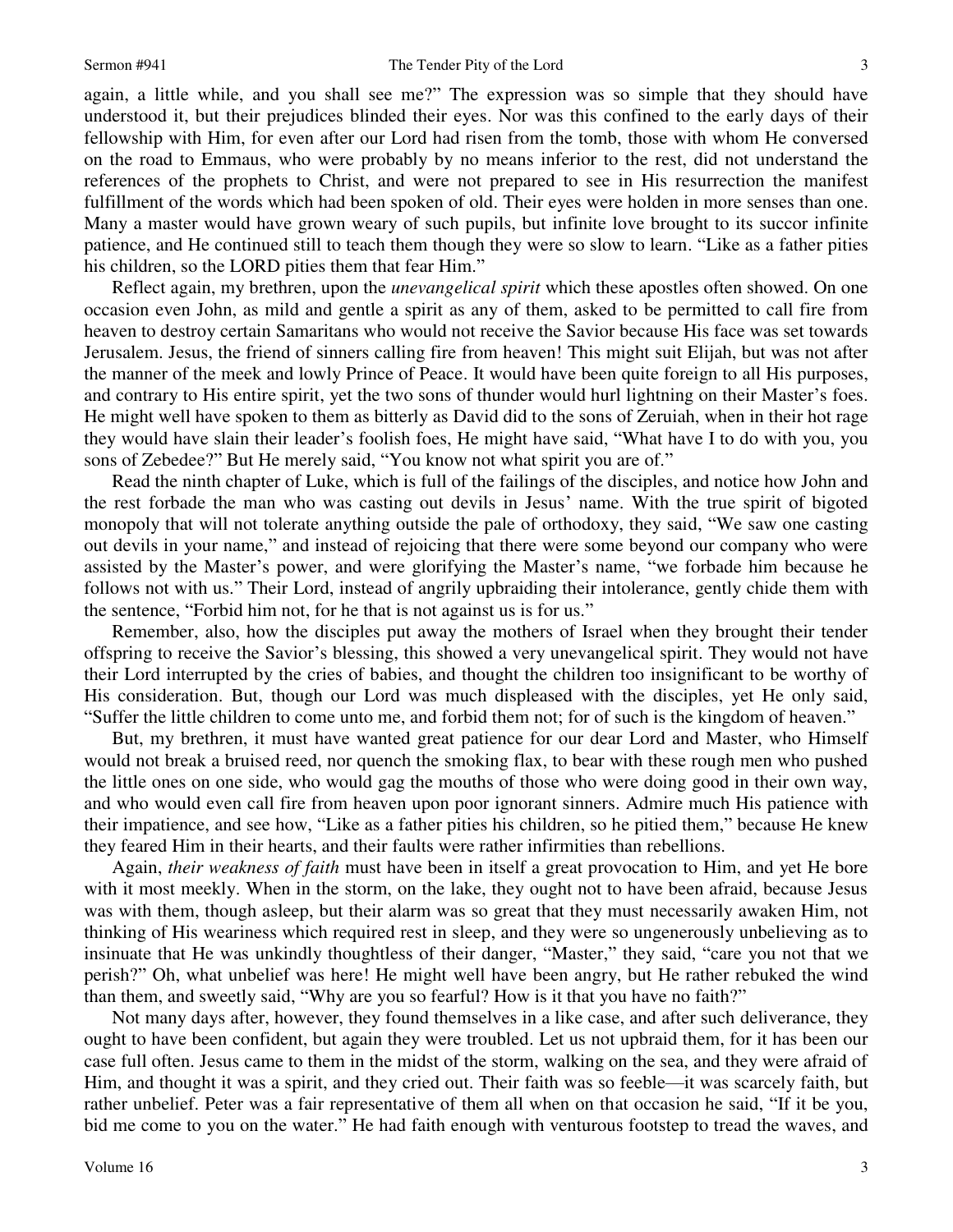to continue to do so until a more than usually boisterous gust made his heart tremble, and down he went. Jesus, as He caught him, tenderly said, "O you of little faith, wherefore do you doubt?" No anger was in that fatherly rebuke. He spoke as a mother might, when, after teaching her child to walk, she saw its little feet give way and saved it from a fall.

Take another instance of their unbelief. Our Lord had fed the multitude, if you remember, with five loaves and two fishes, and but a short time after, another vast crowd was in a similar hungry condition. Jesus declared His compassion to the apostles in much the same language as He had used previously, one would have thought that after seeing Him feed the five thousand so short a time before, they would have had no fear about the four thousand then to be fed, but would have said, "Lord, do as You did before, here our seven loaves and our few little fishes, if five loaves fed five thousand, surely you can feed four thousand with seven." Instead of that they said, "Whence should we have so much bread in the wilderness, as to fill so great a multitude?" Alas! for such unbelief. How could they doubt when with all their eyes they had seen what the Master could do? How could they be so unbelieving as to ask, "Whence can a man satisfy these men with bread here in this wilderness?" Surely the Savior must have been sorely put to it to bear with this.

Moreover, they lost by their unbelief a large amount of power which they might have exercised for good, and they exposed their Master's name to derision. When He came down from the mount of transfiguration, He found a company gathered at the mountain foot, who were glorying over the baffled disciples, because they could not cast out a devil from a poor tormented child. There were the reviling multitude, and there the disconcerted disciples, the Lord Jesus immediately rectified the mischief by casting out the devil, and when alone with the disciples He answered their question, "Why could not we cast him out?" How pityingly and encouragingly He replied, "Because of your unbelief: for verily I say unto you, if you have faith as a grain of mustard seed, you shall say unto this mountain, Remove hence to yonder place; and it shall remove; and nothing shall be impossible unto you."

Now, where unbelief not only makes the person fearful, but causes him to be weak where he should be strong, and to expose his Master's name and fame to doubt and distrust, it is enough to provoke anger in the holiest, and yet provoked the Master was not, for He pitied His disciples as a father pities his children.

Again, I would remark that it was not only in the earlier period of His intercourse that they were unbelieving. There might have been some excuse at that time, but even at the close of His sojourn with them they still remained doubters. Take Thomas as a case in point, and hear him obstinately declare, "Except I shall see in his hands the print of the nails, and put my finger into the print of the nails, I will not believe." Yet our gentle Lord condescended to grant His incredulous disciple the tokens for which he had asked. The rest of the apostles do not seem to have been much stronger in faith, for when He appeared "they were terrified and affrighted," and were not comforted even when He said, "Behold my hands and my feet, that it is I myself; handle me and see, for a spirit has not flesh and bones, as you see me have."

How gracious it was on His part, since they yet believed not, to eat before them all a piece of a broiled fish, and of a honeycomb, to prove that He was yet alive and in a real body! What, had they seen Him three years, had they beheld the miracles which He wrought, had they listened to His teaching, had they perceived the divinity which dwelt within Him, and yet when He had risen from the dead, did they refuse to believe the testimony of the holy women and of Peter and John? Did they disbelieve the evidence of the empty tomb? Oh, yes! for unbelief was in them all, and they might each have cried, "Lord, I believe, help you my unbelief." Yet He put up with them and pitied them still.

Nor have I exhausted this matter. *Their emulations of each other* must very frequently have distressed the lowly mind of Jesus. Again and again we find them striving among themselves which should be the greatest. After James and John had so foolishly sought to sit on His right hand and on His left, the ten, it is said, had indignation against them, proving that if they did not show it in the same manner, yet they were actuated by much the same spirit as the sons of Zebedee. We find them again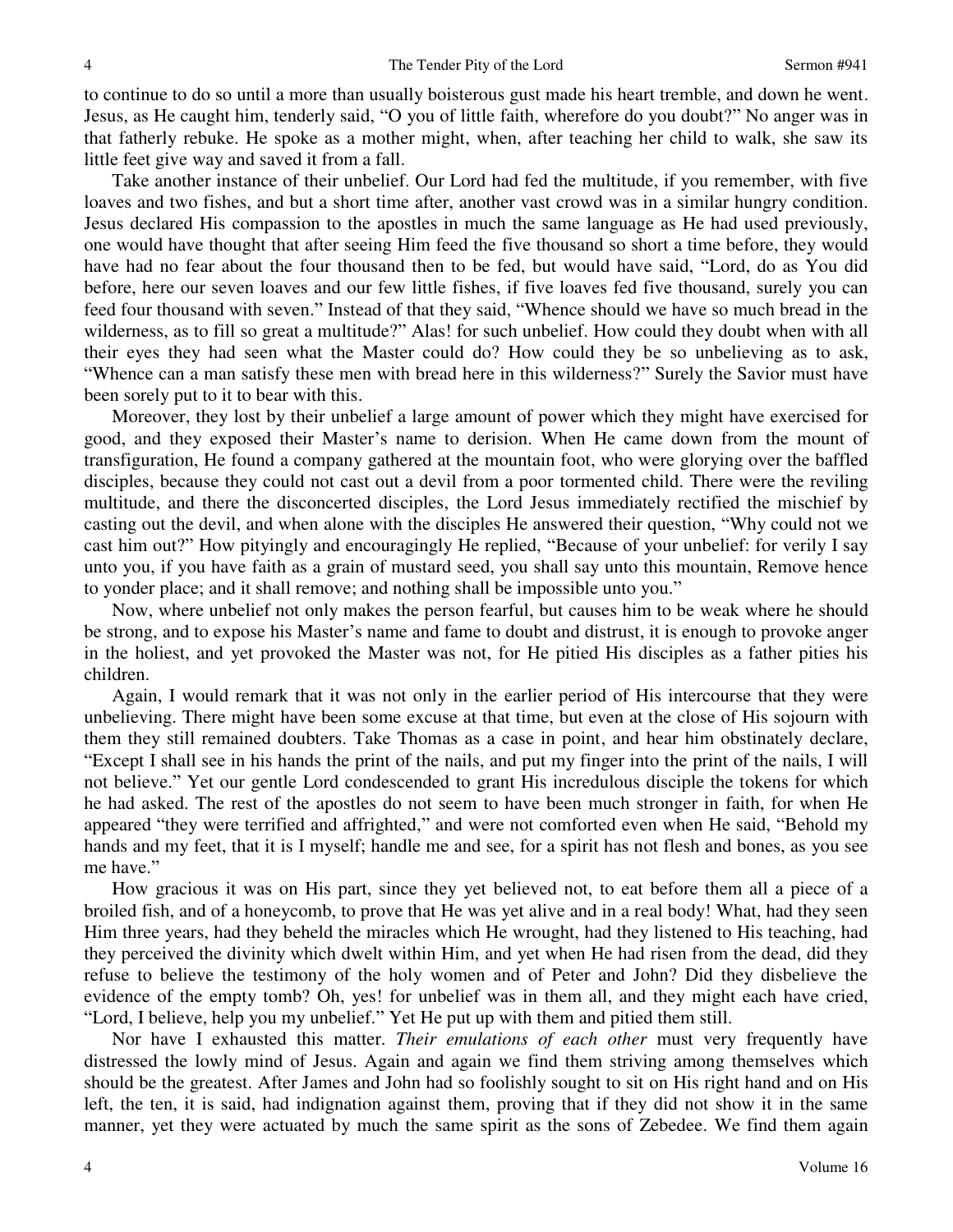5 contending which should be the greatest, when our Lord took a little child and set him in their midst, and

said, "Except you be converted, and become as little children, you shall not enter into the kingdom of heaven." As much as to say, "You need not choose places in the kingdom, and dispute as to precedence, you cannot even enter there while you are moved by the spirit of ambition. You must be humble, and become like this child before you can understand that kingdom."

Perhaps the worst case of the apostles' emulation is that recorded in Luke 22:24, when even after the blessed festival of love the apple of discord was thrown upon the table. Sad to think that at the Lord's Supper Satan should be so present. Extraordinary as it may seem, yet so it was! The question, "Lord, is it I?" was succeeded by the question which of them should be the greatest. Their Lord was about to die, Gethsemane's sweat of agony was almost gathering on His brow, His passion was close at hand, and yet His disciples were taken up with so contemptible a question as which of them should take precedence of the other. That dear rebuke of washing their feet was a sweet way of reproving them and revealing His own love.

I must not forget that on some occasions they showed *their pride* in a very wrong and even insulting manner. Peter, who was after all but a type of the rest, when our Lord had spoken of His death, took Him and began to rebuke Him! Yes, he rebuked his Master!!! His Lord then turned Himself and rebuked the devil rather than Peter, though Peter had become the foolish instrument of the devil, and He said, "Get you behind me, Satan: you are an offense unto me: for you savor not the things that are of God, but those that are of men."

Nor was this the only occasion, for when He had warned him that he would deny Him that night, He was contradicted point blank by His rash follower, and his fellow disciples joined him in the contradiction. "Likewise also said all the disciples." They were told to pray that they might not enter into temptation, but they were proud enough to believe that their Master did not know them, and to think that no temptation could overcome them. Here was pride indeed and yet though those poor things who had needed to be humbled in the dust, spoke so exceedingly proudly and lifted up their horn on high, yet all He did was just to pity them and to pray for them, and bear with their ignorance and their ill manners. Having loved them He pitied them, and remembered that they were but dust.

I will only mention one other matter, and that was His patience with *their infirmities.* I mean not only their sinless weaknesses, but those in which sin was in some degree present. Remember their weakness in the garden? He was in an agony, and He selected three of them to watch near the scene of His passion, but when in the midst of His distress He came to them, as if He would have a word of comfort from them, He found them sleeping. Oh, the pathos of those words, "What, could you not watch with me one hour?" And such an hour—an hour of such extremity! Where was their love that they could sleep while He was in agony? Yet how mild His language—"The spirit truly is willing, but the flesh is weak."

Worse than that, no sooner was He taken, than not one of all the band, so valiant in their own opinion, was found standing at his Master's side. Then all the disciples forsook Him and fled, and the bravest of them all, in the hall where his Master was accused as a criminal, stood by the fire and warmed his hands, and said, "I know not the man," and then with oaths and cursing, even a third time declared, "I know not what you say." Here was cowardly weakness indeed, at which the Savior's resentment might well have been kindled, but He showed no anger, He only turned and looked at Peter, and it was such a look of mingled sorrow and pity that the poor denier of his Lord went out and wept bitterly. When the Lord had risen from the dead, He did not upbraid Peter, but He sent a special love message to him, "Go, tell my disciples *and Peter,"* and when Peter was with Him by the sea, the only rebuke, if rebuke it could be called, was the question, "Simon, son of Jonas, do you love me?" asked a third time in remembrance of the three times in which Peter had denied Him, and that three times he might have the privilege of saying, "Yes, Lord, you know all things. You know that I love you."

Beloved friends, it is fit that I should add that the pain to our Lord arising from these faults must be estimated by His matchless character and by the end He had in view. Remember He was perfectly holy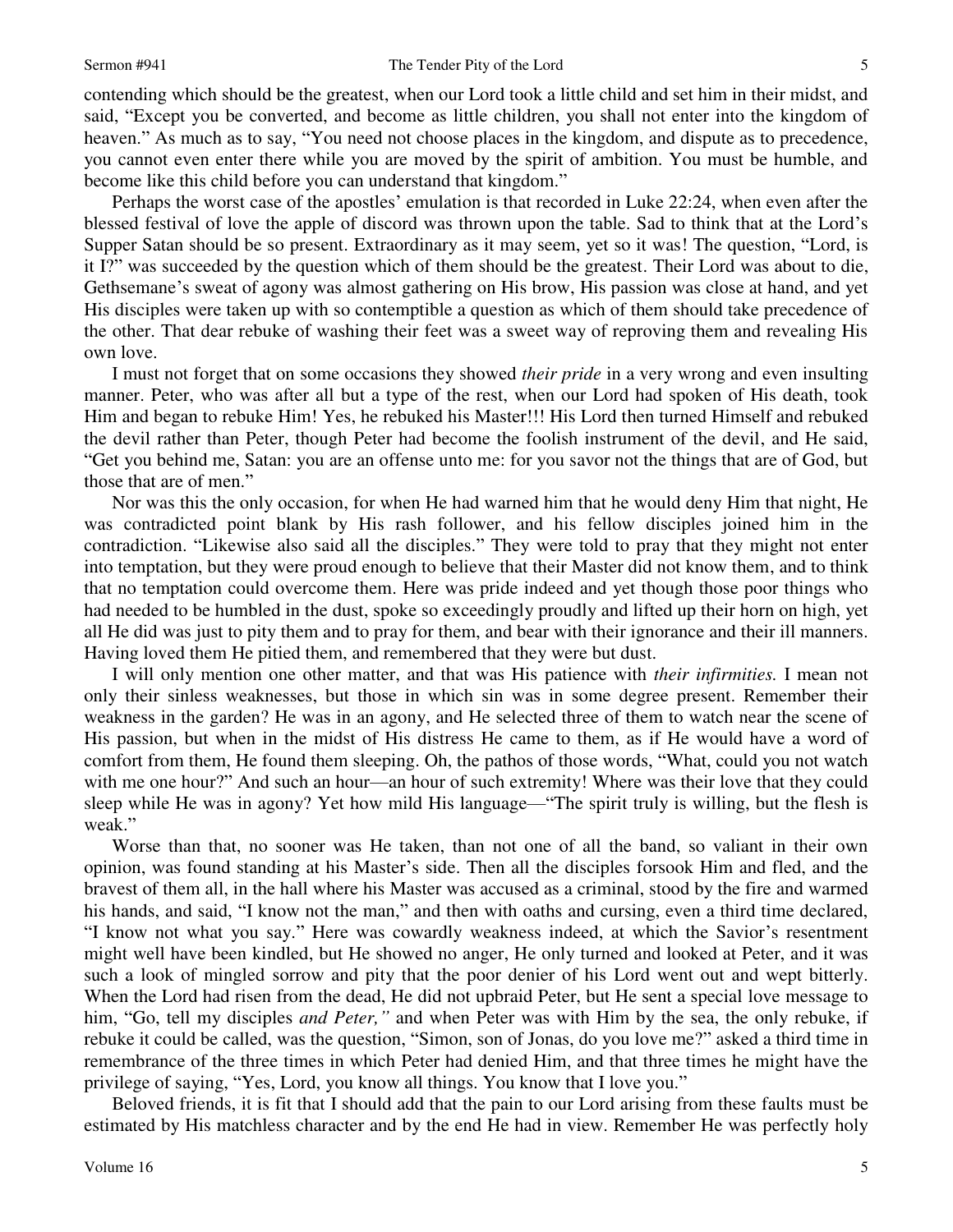as man, and moreover, He was God, and to have to bear with such poor creatures as these, was therefore the most wonderful condescension and pity. Engaged as He was in seeking *their* good and not His own, it was the harder to endure, that they should be such stubborn materials, and so great a hindrance to Him.

Moreover, remember that He did not merely bear with them but treated them as His friends. All things that He had heard of His Father He made known unto them, He admitted them into His most intimate acquaintanceship, and all the while almost His only rebuke to them was His own perfect example. He taught them humility by His Humility, He taught them gentleness by His gentleness, He did not point out their defects in words, He did not dwell upon their errors, but He rather let them see their own spots by His purity, their own defects by His perfection. Oh, the marvelous tenderness of Christ, who so paternally pitied them that feared Him!

**II.** Let us think for a short time of THE REASONS OF THIS DIVINE PATIENCE in the case of our Lord.

Doubtless we must find the first reason in *what He is.* Our Lord was so greatly good that He could bear with poor frail humanity. When you and I cannot bear with other people it is because we are so weak ourselves. If you cannot bear with your imperfect brother, take it for certain that you are very imperfect yourself. Jesus was so free from selfishness that anything that they might do, which was injurious to the honor due to Him, did not afflict Him in the same way as our pride would afflict us. All the suffering He would feel would be grief that they should be so erring, that they should have learned so slowly. He would not think of Himself, but would only think of them. Besides, He was so gentle, so tender! It was no exaggeration or egotism when He said, "I am meek and lowly in heart." I would to God we could copy His love and borrow His "meekness so divine."

He bore with them and pitied them because of *His relationship to them*. He had loved them as He has loved many of us, "from before the foundation of the world." He was their shepherd, and He pitied the diseases of His flock; He was their Savior, and He lamented the sins from which He was about to save them; He was their "brother born for adversity," and He stooped to be familiar with their frailties. He had determined to bring many sons unto glory, and therefore, for the joy that was set before Him, He endured all things for the elects' sake.

Another reason for His patience was *His intention to become perfect* as the Captain of our salvation, through suffering. You have perhaps inquired, "Why did not the Lord Jesus at once perfectly sanctify these apostles, and deliver them from sin? He might have done so." I grant you He might, and I have often wondered why He does not do the same with us. But I do not wonder when I recollect that it was needful that He should become a faithful High Priest, touched with a feeling of our infirmities by being tempted in all points, like as we are.

Now, you and I have to bear with our imperfect brethren, and if our Lord had never endured the same, He could not in that point have shown fellowship with us. In order that He might be a complete High Priest, and know all the temptations of all His servants, He bears with the infirmities and sins of disciples whom He could have perfected at once if He had willed, but whom He did not choose to perfect because He desired to reveal His tender pity towards them, and to obtain by experience complete likeness to His brethren. Thus the High Priest of our profession became capable of sympathy with us in like condition, by having to bear with all the infirmities of His disciples.

Did He not also do this, my dear friends, that He might *honor the Holy Spirit?* If Jesus had perfected the apostles, they would not have seen so manifestly the glory of the Holy Ghost. Until the Holy Ghost was come, what poor creatures the eleven were! but when the Holy Ghost was given, what brave men, what heroes, how deeply instructed, how powerful in speech, how eminent in every virtue they became! It is the objective of Jesus Christ to glorify the Spirit, even as it is the design of the Holy Spirit to glorify Christ in our hearts.

Moreover, our Lord was considering *the future of the apostles,* and therefore bore with them instead of removing all their evil. He knew that after His decease they would think of these things, and I can well conceive that in their solitude, and when they met each other, they would either soliloquize or say

6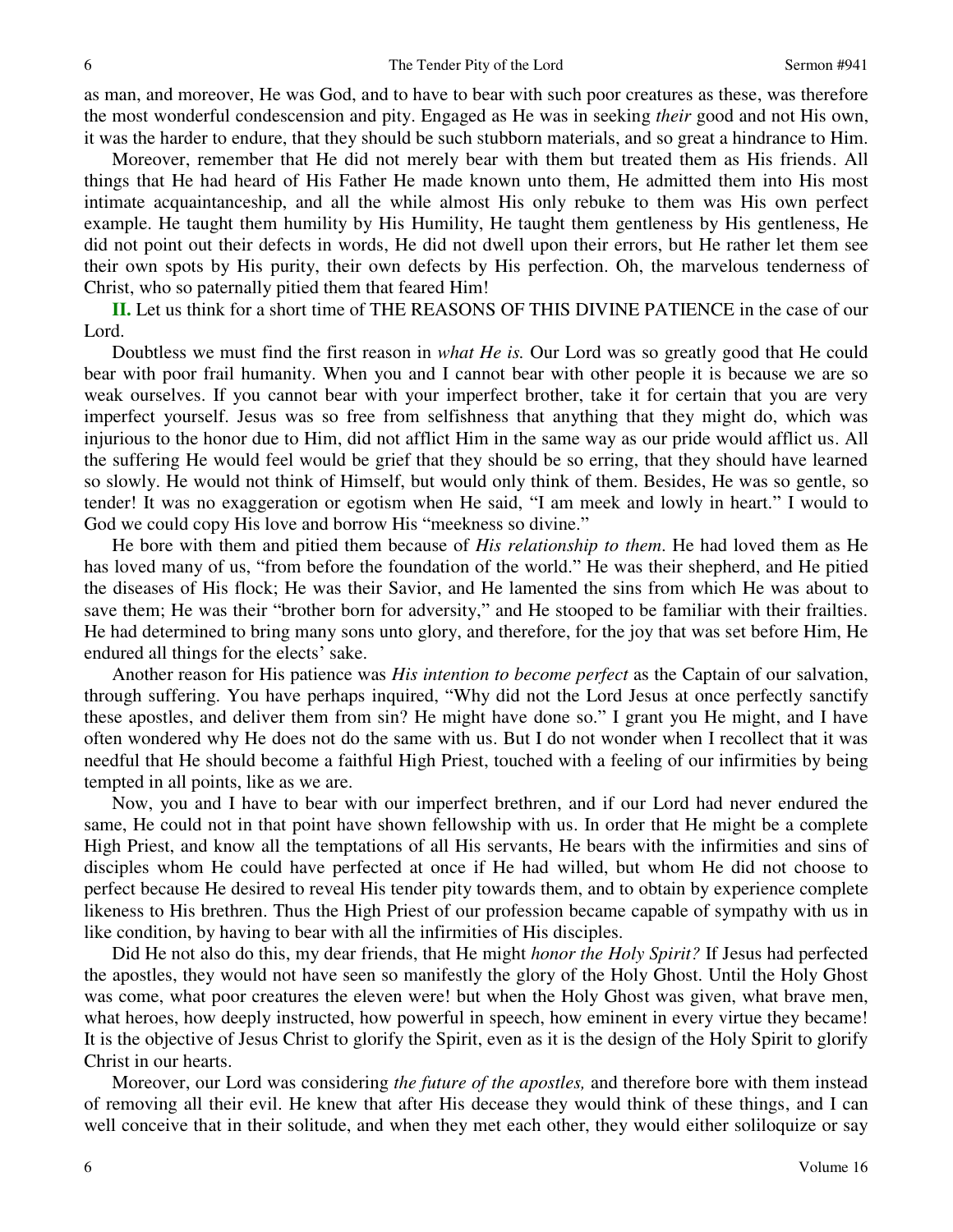to each other, "Do you not remember how our Lord spoke to us on such an occasion? I do remember the very words He used." "Yes," and said the other, blushing and with tears, "I do remember we did not understand Him." "And do you recollect the question Philip put to Him?" "Yes," said the other, "but do you know I did not confess it, but I was just going to say the very same thing, for I was quite as foolish as Philip." And then they would smile to themselves, and say, "How slow of understanding we were in those days!" "Yes, but," the other would say, "Did you not notice that our blessed and ever dear Master never smiled contemptuously upon us, and never seemed wearied by our folly, He evidently looked at us as being little children, and He just explained Himself again and again, and when we did not comprehend He was still ready to explain once more. But, oh, how tenderly He dealt with us!"

And then one of them would say, "How often have I lamented that I fled that night when He was seized. I wish I had gone with Him right up to the judgment seat. I wish I had stood at the cross foot or hung on another cross side by side with Him. But do you know when I met Him after His resurrection, I thought He would have said a word, but there was never even a hint about my cowardice, He received me with just the same tranquil love He had been accustomed to show before, and He sent me on an errand just as He had been accustomed to do, to show He could trust me still."

Oh, what a dear and tender Lord He was! They did not know when He was alive how good He was, but when He was gone, and had given them the Spirit, they could see it all. Just as with a photograph, when it is first taken the image is not yet visible to the eye, it has to lie a little while in the bath, and to be washed before the artist brings it out, and so the picture of Christ on their hearts had to be baptized in the Holy Spirit, and then it was revealed to them, and as they looked on it, they said, "Never was there such a one. He was, and is, the chief among ten thousand, and our souls shall love Him even unto death."

If it be so on earth, it will be much more so in heaven, when we enter within the pearl gate we shall see how Jesus loved us when we were on earth. "I remember well," says one, "that trial which passed over me, and I said God has forgotten me, He will be mindful of me no more, and all the while He was afflicting me in very faithfulness, and in love to my soul." Then will another saint bear testimony, "Though I was very often cold of heart and forgot Him, yet He said unto me, 'Return unto me, I am married unto you, says the Lord.' And when I did return I do remember how gently He received me and let out the full flood of His love into my soul once again! So that He restored unto me the love of my espousals, and I rejoiced in His salvation."

You see the Lord is thinking of our eternity. He does not sanctify us at once, for we should not know all the sin that is in us, and therefore should not know how much we owe to Him, but He leaves us these thirty, forty, fifty years in the wilderness, that we may see what is in our hearts and what is in His heart as He manifests it towards us in unfailing loving-kindness. Blessed be His name, that thus He pities us even as a father does his children.

**III.** I shall now close, by indicating THE TEACHING TO BE DERIVED FROM THIS PATIENCE. Is it not this?—

First, if the Lord has thus had pity upon you as He had on His apostles, *do you even so to others.* I know there is a tendency with us to feel so grieved with the inconsistencies of our fellow Christians as to lose patience. Moses, the most meek of men, yet lost his temper with Israel, and said, "Hear now, you rebels, must I fetch you water out of this rock?" I do not wonder that he called them rebels, for they were such, but then God would not have Moses call them so, for they were God's children. Their Father may call them what names He pleases, but He will not have the servants take liberties with the children.

Sometimes when we see the inconsistencies of God's people, we are apt to speak harshly, but our Lord sets us a different example. Jesus bore with imperfect people, ought not you and I to do the same? Jesus must have borne a great deal more than we ever have borne or ever shall have to bear, yet He was still full of pity, still kind and loving to them, let us follow in His steps.

It ought to help us when we remember that *we were converted through imperfect preachers.* I am sure if any of you have been converted through my ministry, you have been converted through a very

7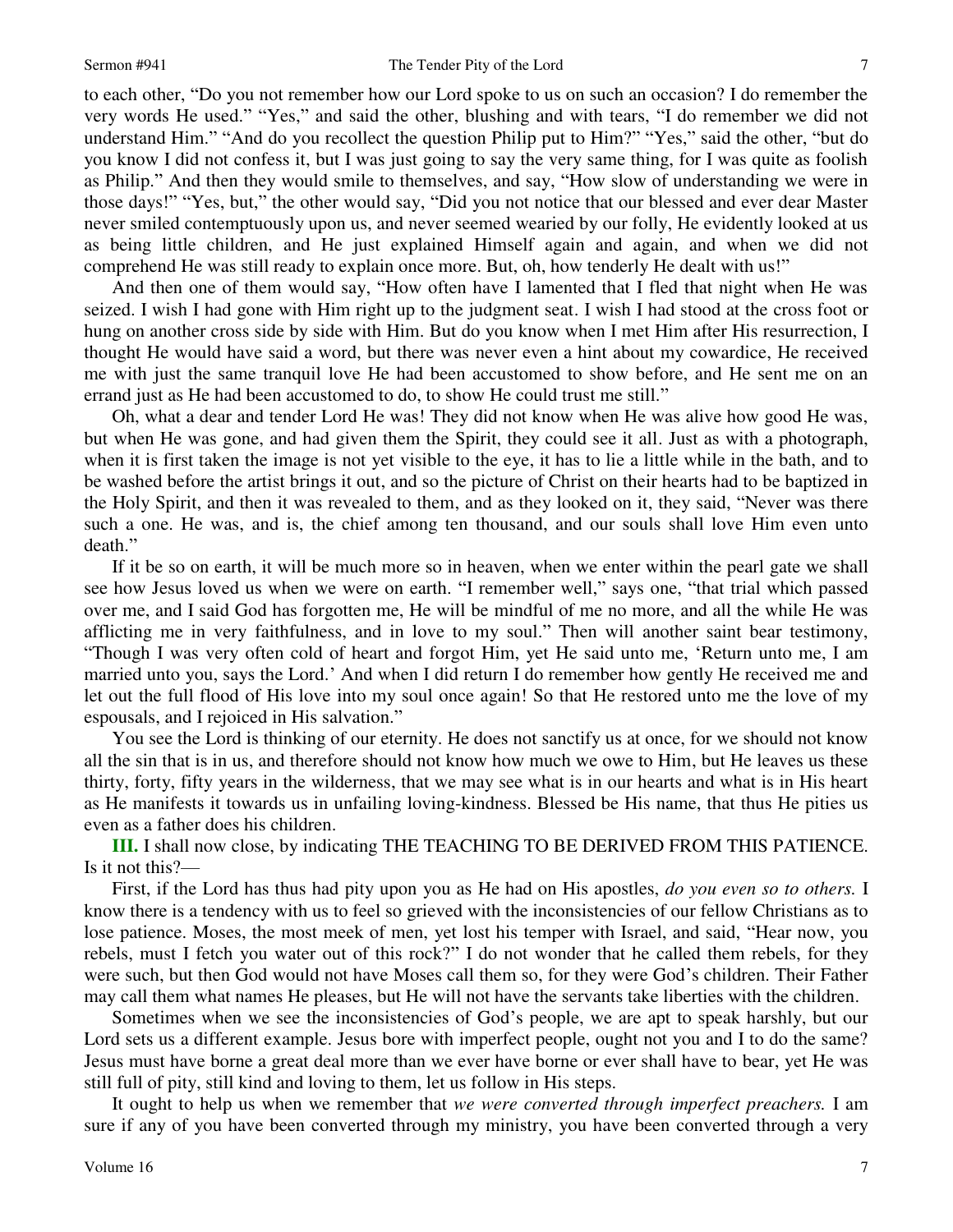imperfect one. While I deeply regret my imperfections, yet in one since I glory in my infirmities, because the power of God does rest upon me. For what are we! we cannot turn any to righteousness the Lord alone can do that, but if by imperfect instruments you are blessed to the saving of your souls, you ought never again to be out of patience with imperfect people.

Remember also that you are imperfect yourself. You can see great faults in others, but, my dear brother, be sure to look in the looking glass every morning and you will see quite as many faults, or else your eyes are weak. If that looking glass were to show you your own heart you would never dare look again, I fear you would even break the glass.

Old John Berridge, as odd as he was good, had a number of pictures of different ministers round his room, and he had a looking glass in a frame to match. He would often take his friend into the room and say, "That is Calvin, that is John Bunyan," and when he took him up to the looking glass he would add, "and that is the devil." "Why," the friend would say, "it is myself." "Ah," said he, "there is a devil in us all." Being so imperfect we ought not to condemn. Remember also that if we are not patient and forbearing, there is clear proof that we are more imperfect than we thought we were. Those who grow in grace grow in forbearance. He is but a mere babe in grace who is evermore saying, "I cannot put up with such conduct from my brother." My dear brother, you are bound even to wash the disciples' feet. If you knew yourself, and were like your Master, you would have the charity which hopes all things and endures all things.

Remember that your brethren and sisters in Christ, with whom you find so much fault, are God's elect for all that, and if *He* chose them, why do you reject them? They are bought with Christ's blood, and if He thought them worth so much, why do you think so little of them? Recollect, too, that with all their badness there are some good points in them in which they excel *you*. They do not know so much, but perhaps they act better. It may be that they are more faulty in pride, but perhaps they excel you in generosity, or if perhaps one man is a little quick in temper, yet he is more zealous than you. Look at the bright side of your brother, and the black side of yourself, instead of reversing the order as many do.

Remember there are points about every Christian from which you may learn a lesson. Look to their excellences, and imitate them. Think too, that small as the faith of some of your brethren is, it will grow, and you do not know what it will grow to. Though they are now so sadly imperfect, yet if they are the Lord's people, think of what they will be one day.

O brethren and sisters, shall we know them? shall we know ourselves when we once get to heaven, and are made like our Lord? There, my brother, though you are a quarrelsome man, I will not quarrel with you, I am going to live in heaven with you, and I will keep out of your way till then. I will not find fault with you, my friend, if I can help it, because you will be one day without fault before the throne of God. If God will so soon remove your faults, why should I take note of them? I will not peevishly complain of the rough stone, for I see it is under the Great Artist's chisel, and I will tarry till I see the beauty which He brings out of it.

The drift of this lesson is this—as your heavenly Father has pity on you, have pity on one another. He remembers that we are dust, remember this of others. You, who live in the same house, do not fall out with each other. You, who are members of the same church, do not criticize and judge each other so severely, or if you are severe upon the fault, be gentle towards the person who commits it, and seek not his destruction, but his good. Preacher, mind you learn your own lesson—be as tender towards those who sin as the Master was.

Another lesson and I have done. In your own case, my dear friends, *have firm faith in the gentleness and forbearance of Christ.* You are conscious, this morning, that you have been slipping, and have fallen short or gone beyond the mark, and I know unbelief will whisper to you that you cannot expect to enjoy renewed fellowship with Christ, or to taste His love again. O think not so! Think of how gentle He was with the apostles, and remember He is the same still. Change of place has not changed His character. The exaltations of heaven have not removed from Him the tenderness of His heart, He will accept you still.